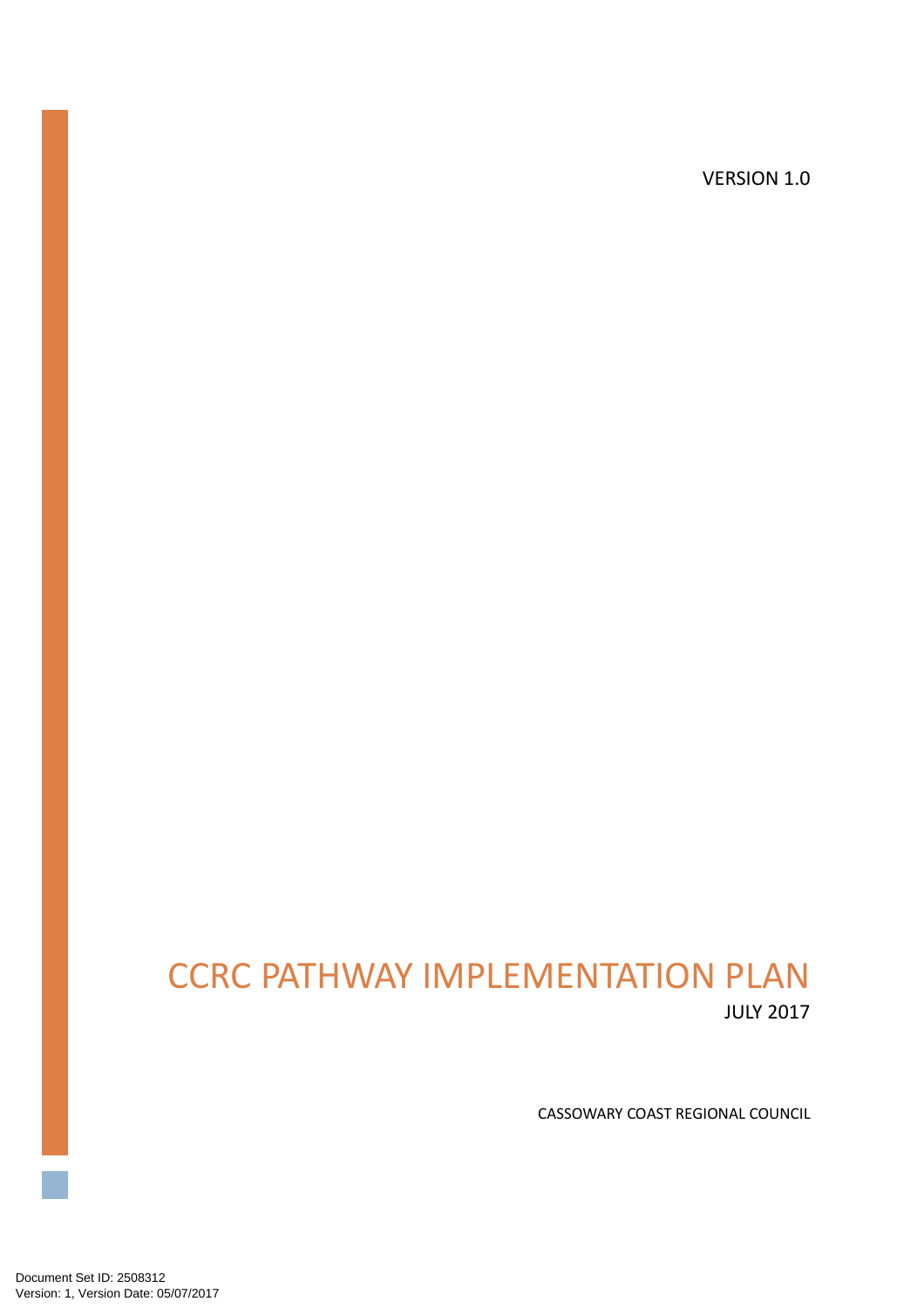# CCRC PATHWAY IMPLEMENTATION PLAN

# PROJECT BACKGROUND

In 2009 following the amalgamation of Cardwell and Johnstone Shires consultants Cardno Eppell Olsen (Cardno) were engaged to prepare the Cassowary Coast Cycle and Pedestrian Strategy. The purpose of the strategy was to collate and detail information on the pedestrian and cycle network in the Council area and to identify where future facilities should be provided. The process undertaken included a review of current infrastructure and an extensive consultation program to identify projects that would complete pathways by targeting missing sections; identify focal points that generate traffic and consulting with stakeholders.

The Cassowary Coast Cycle and Pedestrian Strategy provides Council with a robust and reliable planning document to guide Council's investment into the expansion of its pathway network. Council wants to ensure that expansion of its pathway network is strategic, planned and deliberate and helps Council to deliver on its strategic vision of regional growth. The implementation plan aims to manage community expectations by being realistic about Council's ability to deliver an affordable and sustainable pathway network and empowers Council to remain focused on key immediate priorities while still recognising the longer term aspirations of the community.

# PRINCIPAL CYCLE NETWORK PLAN

To demonstrate its commitment to the provision of strategic pathway infrastructure Council has formally endorsed the Department of Transport and Main Roads (TMR) Far North Queensland Principal Cycle Network Plan (PCNP). Endorsement of the aspirational plan allows Council to influence the ongoing refinement of the plan and also apply for grants under the Queensland Governments Cycle Network Local Government Grants program.

#### PATHWAY IMPLEMENTATION PLAN

The Cassowary Coast Cycle and Pedestrian Strategy sets the strategic framework for the pathway network however to turn the strategy into projects an implementation plan that sets priorities is required. This plan takes the existing work and applies a simple and effective approach to identify and prioritise Council's key objectives in regards to the provision of new pathways within the region. Figure 1 details how the implementation plan connects the strategy to projects that will be delivered to the community.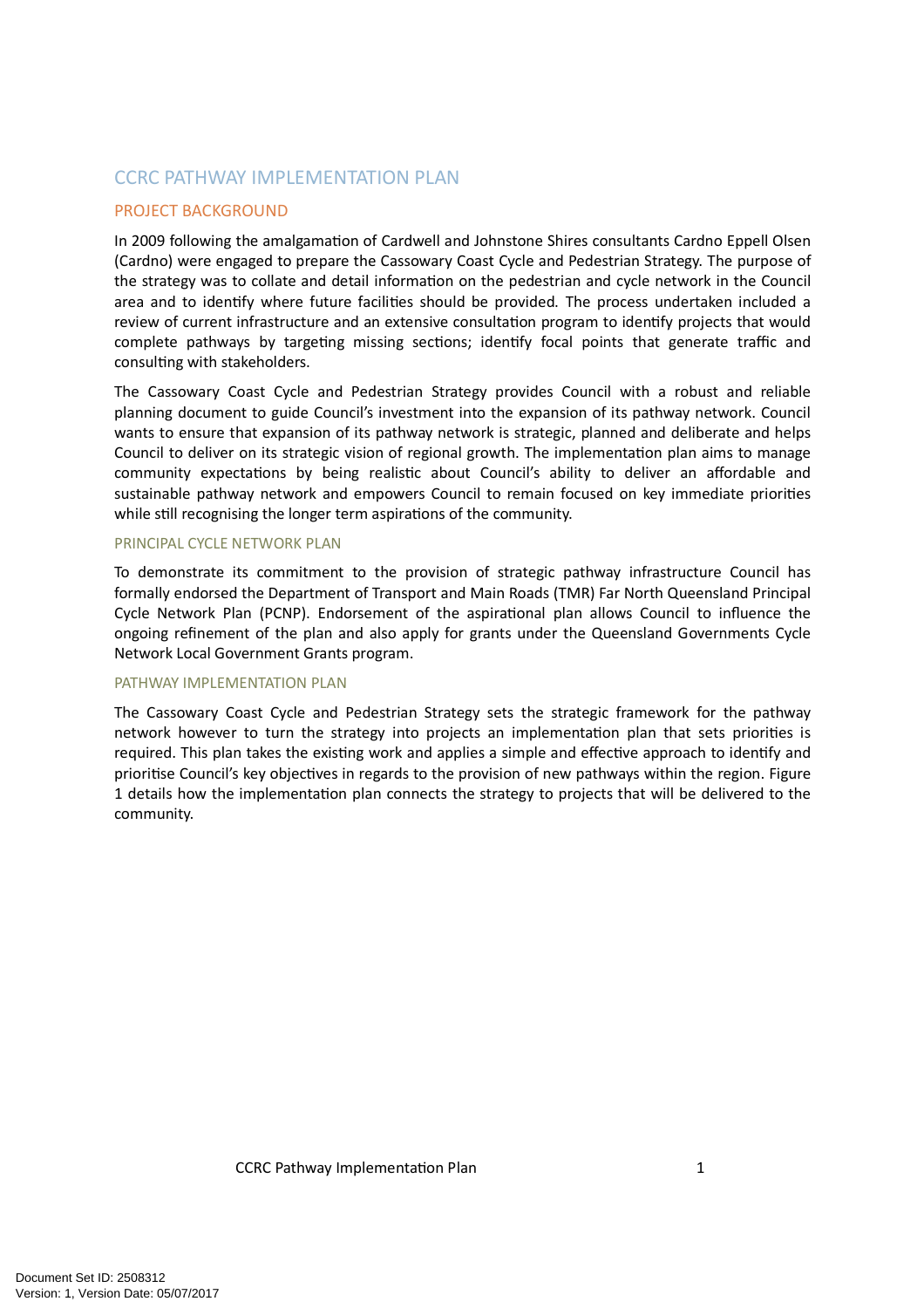

# **Figure 1**

# PROJECT PRIORITISATION

The Cassowary Coast Cycle and Pedestrian Strategy and to subsequent customer requests resulted in approximately 100km of on road and off road cycle and pedestrian facilities requested by the community. This was made up of 51km of on road and 49km of off road pathways.

#### PRELIMINARY PRIORITISATION

As Council has competing budget demands it was considered appropriate to shortlist the 49km list by applying a pathway hierarchy approach which will deliver an expanded network likely to get the most use and provide the greatest community access outcomes.

The shortlisted paths were Principal and District paths. A multi criteria analysis (MCA) was then undertaken on the shortlisted pathways to assist Council in identifying its regional priorities. The following concepts were used to undertake initial prioritisation:

- ∗ Hierarchy Score Higher order pathways should offer the biggest benefit to the largest portion of the community
- \* Trying to avoid duplication of service (i.e. parallel alternatives, duplicating both on and off road).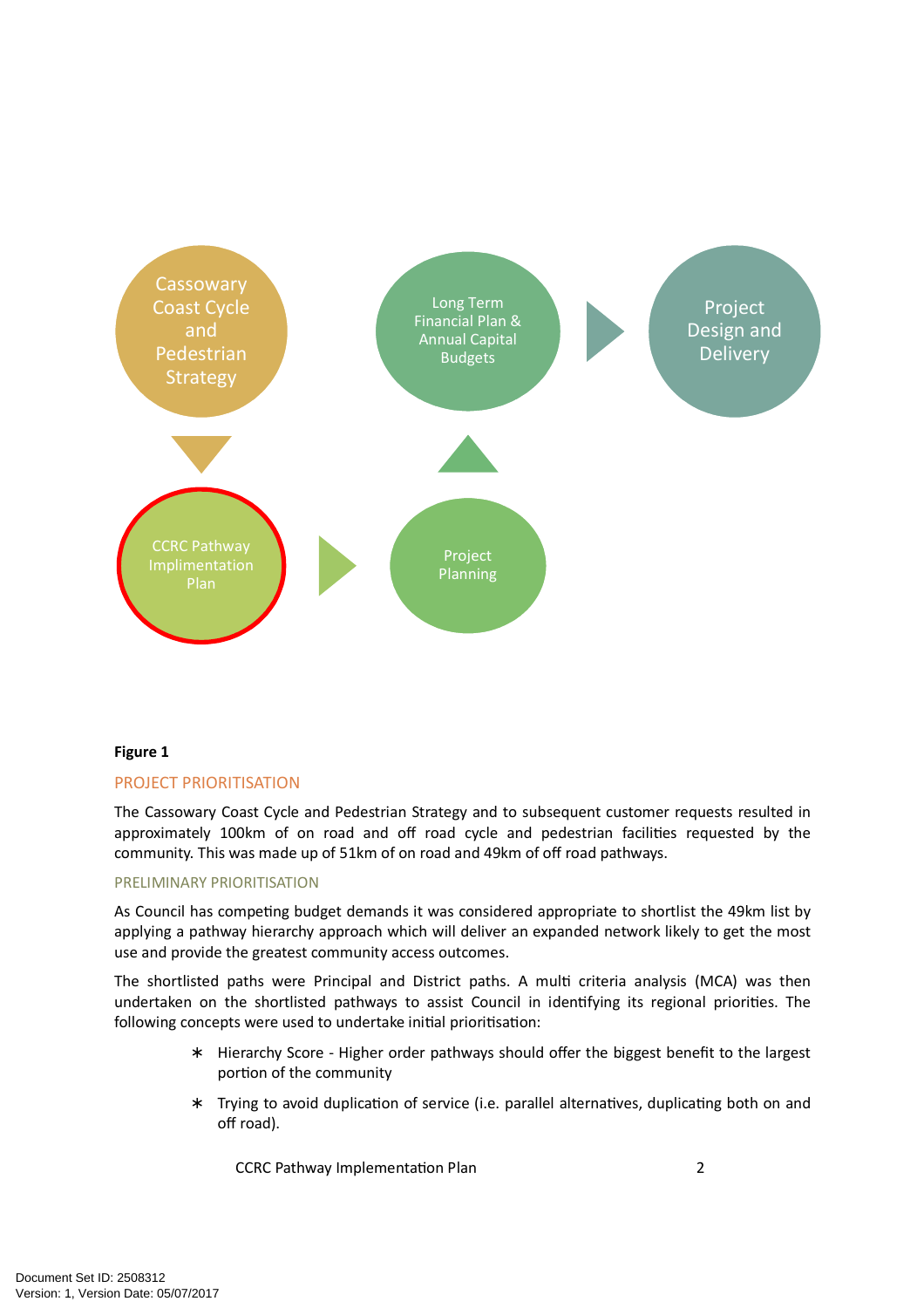- ∗ Network Connec\$vity (missing links)
- ∗ Construc\$on Complexity (delivering more metres for the money)
- ∗ Exis\$ng Usage (formalising popular routes)
- \* Developer contributions (investing in areas where developers have contributed to trunk infrastructure)

The full criteria and scoring methodology is provided in Appendix 1.

# COUNCIL WORKSHOP AND DETAILED PRIORITISATION

A Council workshop on the 11 May 2017 was used to undertake the detailed prioritisation of the shortlisted pathways. The workshop provided Councillors with an opportunity to provide input on behalf of the community and apply practical and contemporary thinking to the project shortlist. Figure 2 provides the prioritised list following the Council workshop.

| <b>Priority</b>             | Pathway                          |  |  |  |
|-----------------------------|----------------------------------|--|--|--|
| <b>Immediate Priorities</b> | Seaview Street                   |  |  |  |
|                             | <b>Murray Street</b>             |  |  |  |
|                             | <b>Wongaling Beach Road</b>      |  |  |  |
|                             | Goondi Oval                      |  |  |  |
| <b>Secondary Priorities</b> | <b>Tully Mission Beach Road</b>  |  |  |  |
|                             | McGowan Drive                    |  |  |  |
|                             | Bruce Highway to Clifford        |  |  |  |
|                             | Reynolds Road                    |  |  |  |
|                             | Fitzgerald Esplanade             |  |  |  |
|                             | The Corso<br>Aluart Road         |  |  |  |
|                             |                                  |  |  |  |
|                             | McGowan Drive/Bruce Highway      |  |  |  |
|                             | South Mission Beach Bike Club    |  |  |  |
| <b>Long Term Priorities</b> | Kennedy Esplanade                |  |  |  |
|                             | Banfield Parade/ Reid Road       |  |  |  |
|                             | <b>Paul Street</b>               |  |  |  |
|                             | <b>Bryant Street</b>             |  |  |  |
|                             | <b>Flying Fish Point Road</b>    |  |  |  |
|                             | <b>Fred Drew Park Connection</b> |  |  |  |

# **Figure 2**

Full commentary of the prioritisation rationale applied to the shortlisted projects can be seen in Appendix 2.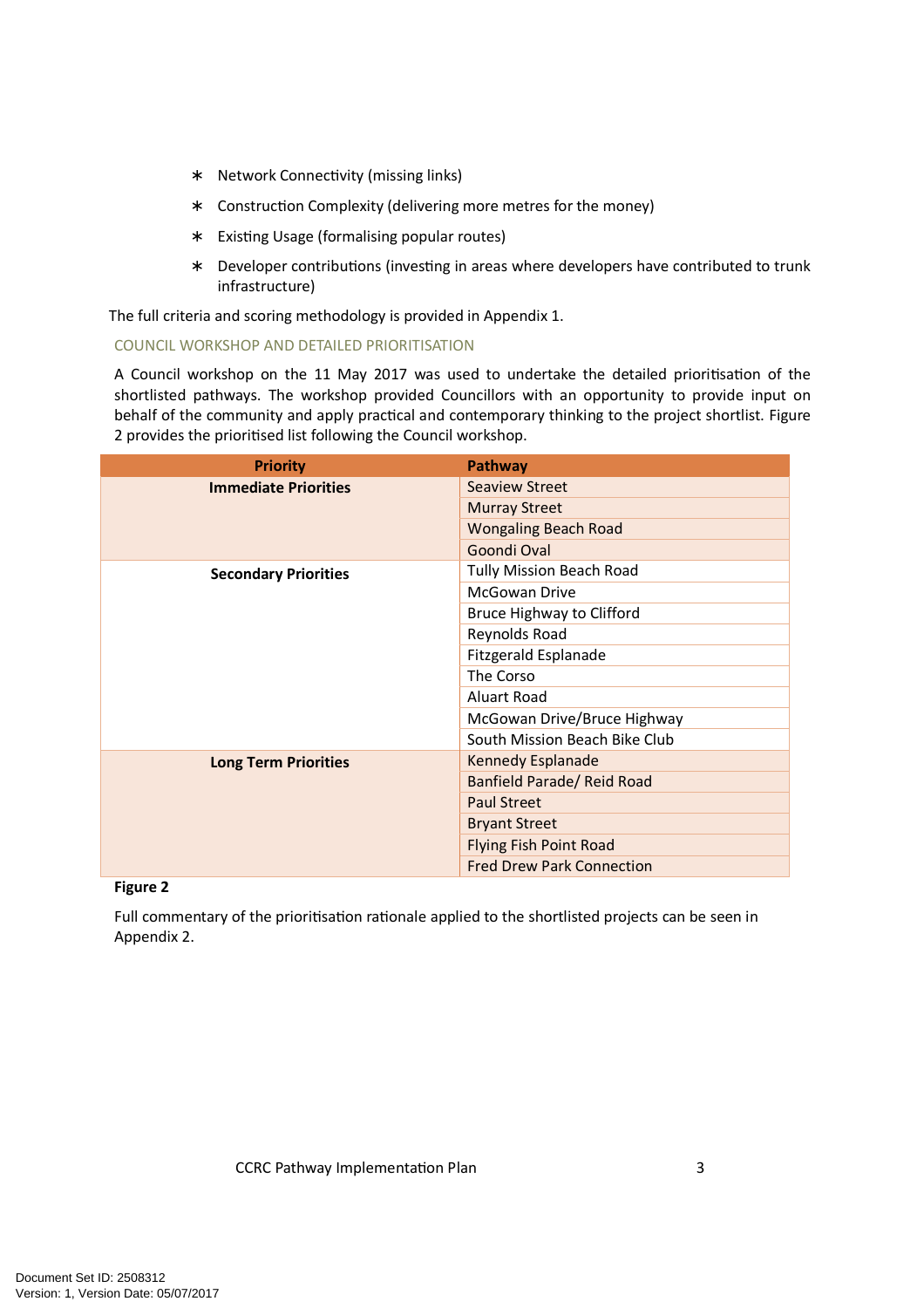### PROJECT PLANNING & DELIVERY

Adoption of this implementation plan will allow Council to focus its planning and design resources on the immediate priority projects. In consultation with Council and through provision of forward design funding projects will be planned, designed and delivered by Council's Infrastructure Services Department.

# PROJECT FUNDING

#### LONG TERM FINANCIAL PLAN AND ANNUAL BUDGETS

Council has a robust long term financial plan and annual budgeting process which uses a multi criteria analysis and management moderation process to produce a prioritised list of projects for Council consideration. Council retains the ability to adjust the long term financial plan and annual budget to adapt to the communities priorities both short and long term which may include consideration of pathways not considered as a priority in this plan. The pathway projects that have been identified in this plan will be included in Council's long term financial planning and annual budget considerations.

#### STRATEGIC USE OF GRANT FUNDING

Councils is committed to capitalising on all available funding mechanisms to provide improved and sustainable services to its community. Council is also aware that to improve its likelihood of attracting grants projects need to be strategic, planned and shovel ready. To ensure that the delivery of Council's priorities is as streamlined as possible Council will endeavour to only build projects that have been identified as priorities in the plan. Council will need to consider the implications of providing internal funding to match the funding program (if required) and should substantial grants be received Council will bring forward the program of works and deliver on the priorities identified in Figure 2.

Council will also be mindful of the ongoing cost of infrastructure funded by grants and choose an appropriate standard of construction that provides a fit for purpose asset that Council can afford to maintain and replace.

# EXISTING NETWORK CONSIDERATIONS

The provision of a pathway network forms part of Council's overall transport infrastructure network. As asset sustainability receives increased attention from Council it is important to consider some decisions from the past and their ongoing influence on Council's bottom line.

Provision of strategic higher order infrastructure provides a service to a larger cross section of the community and sees benefits of the service realised by more ratepayers and visitors. As with other network assets the lower the order of an asset in the network the fewer users typically receive benefit from the asset. Put simply the return on investment typically decreases in line with a reduction hierarchy level.

It is for this reason that Council should consider as part of good asset management and service provision the potential to not replace lower order paths that are in poor condition or at end of life. While this service reduction will effect a small number of users the concurrent provision of an expanded higher order network will provide an overall increase to the service the community receives from its pathway network.

While financial savings might be only relatively small the shift from providing access / local paths to a higher order network will provide a better Regional Level of Service, reduces council's public liability exposure and ensures operational funding is shifted to a more strategic service provision.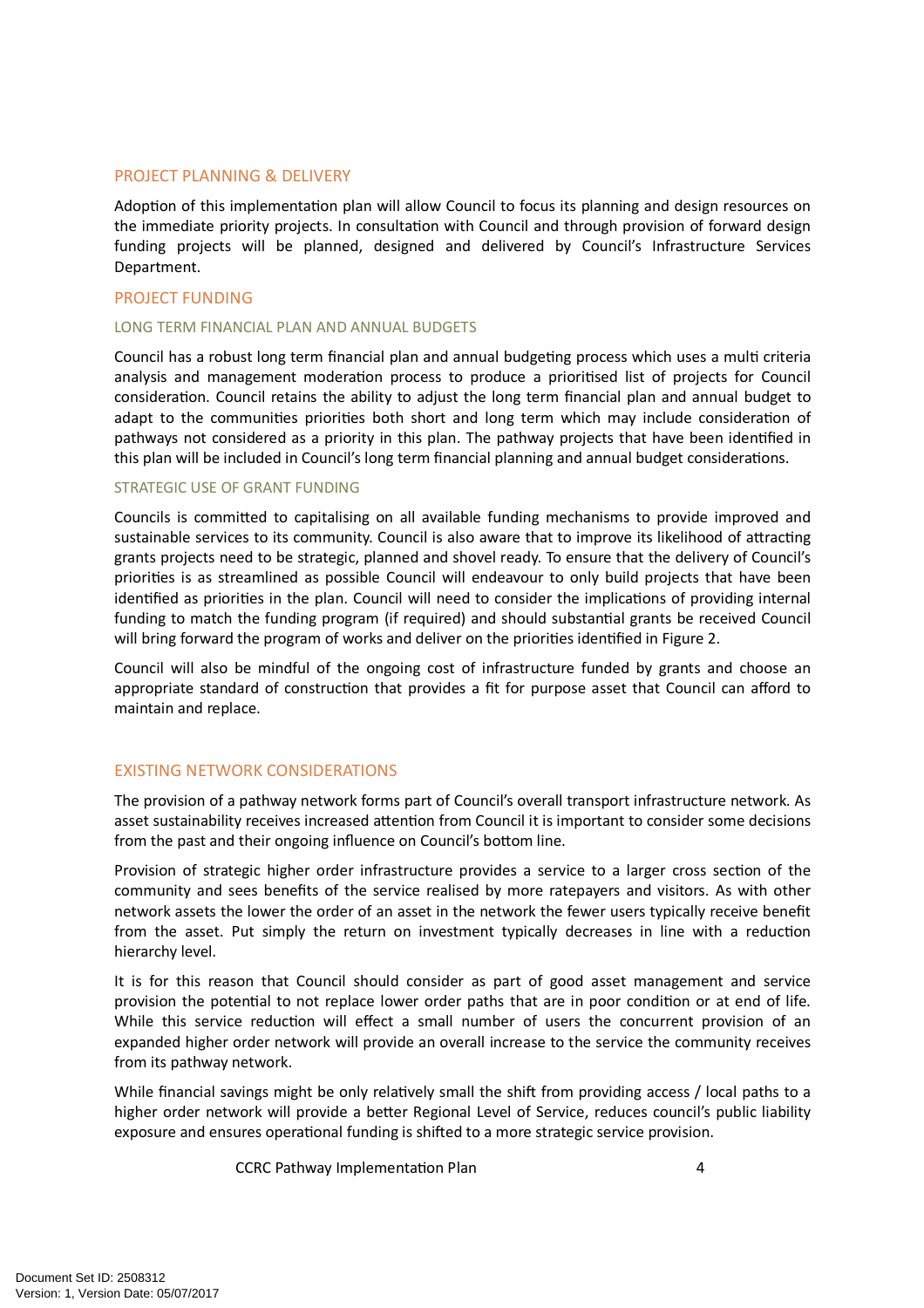#### PLAN REVIEW PROCESS

#### PERIODIC REVIEWS

Council will undertake periodic reviews of the CCRC Pathway Implementation Plan at least every 5 years or as required due to changed priorities or a change in funding meaning that the planned projects are delivered.

#### COMMUNITY REQUESTS

Council occasionally receives requests or petitions from the community to construct new pathways. Upon receipt of such requests a review of whether the pathway was identified in the Cassowary Coast Cycle and Pedestrian Strategy and was therefore considered in the prioritisation process for the CCRC Pathway Implementation Plan. If the pathway has not been considered a priority Council will advise the customer that the request was not identified as a priority, but will be considered in the next review of the CCRC implementation plan.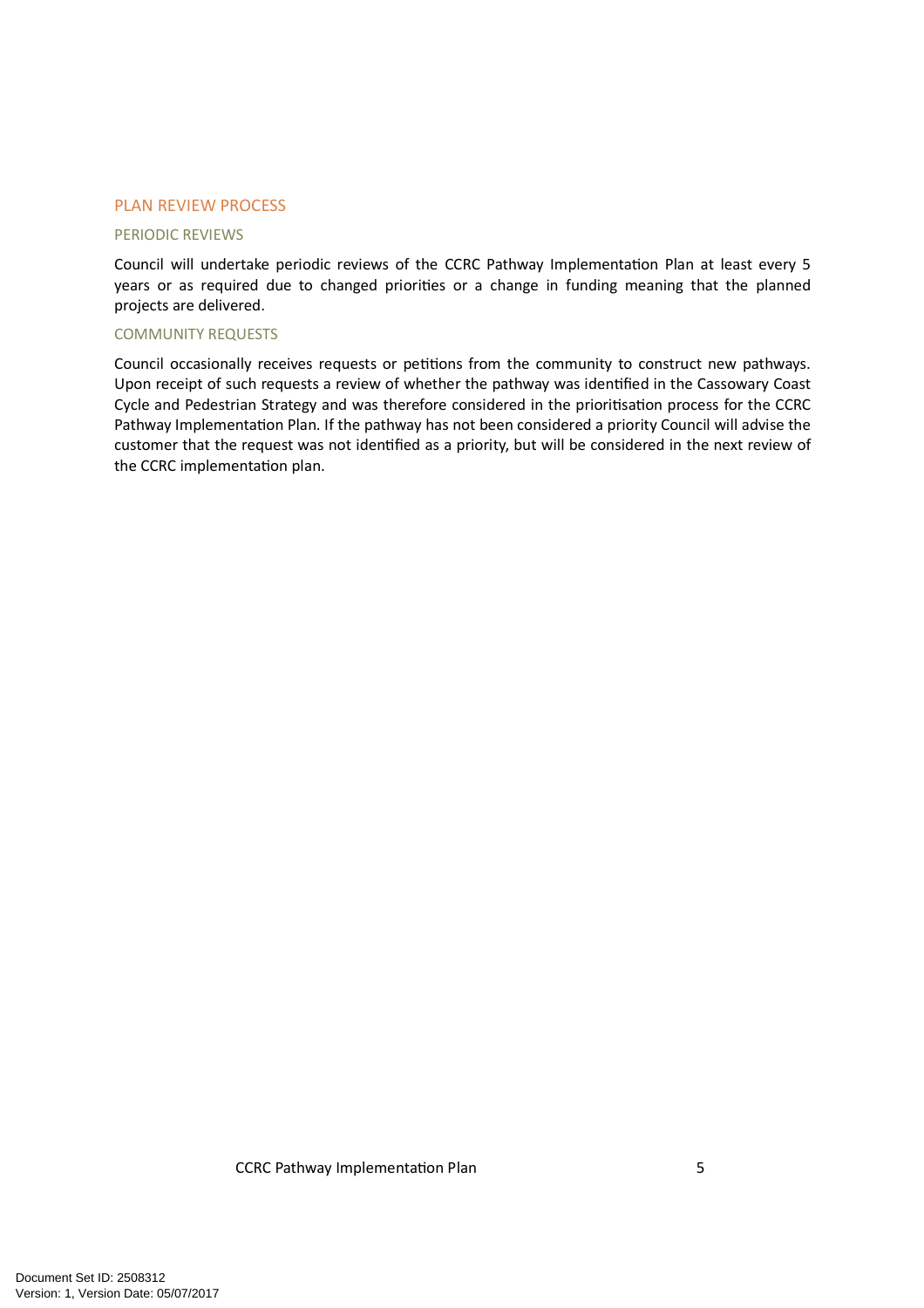| <b>Criteria &amp; Weighting</b>    | <b>Description</b>                                                                                                               | <b>Score</b>            |
|------------------------------------|----------------------------------------------------------------------------------------------------------------------------------|-------------------------|
| <b>Hierarchy Score 25%</b>         | Principal - Highest order pathway connecting communities                                                                         | 5                       |
|                                    | District - connection to places of significance                                                                                  | 4                       |
|                                    | Commercial - commercial and CBD areas                                                                                            | $\overline{\mathbf{3}}$ |
|                                    | Local - Some connectivity function, connects higher order pathways to access pathways, local<br>access to beaches or local parks | $\overline{2}$          |
|                                    | Access -local access only, small catchment and low number or specific type of user                                               | $\mathbf{1}$            |
| <b>Duplication 20%</b>             | No duplication (no alternative route)                                                                                            | 3                       |
|                                    | Some duplication (less direct alternative route available)                                                                       | $\overline{2}$          |
|                                    | Most duplication (as direct alternative route available)                                                                         | $\mathbf{1}$            |
| <b>Network Connectivity 25%</b>    | Connects a missing link in the network                                                                                           | $\overline{2}$          |
|                                    | Extends the network                                                                                                              | $\mathbf{1}$            |
|                                    | No network in the area, Isolated asset                                                                                           | $\mathbf 0$             |
| <b>Construction Complexity 10%</b> | Clear verge with no known impediments                                                                                            | 3                       |
|                                    | Some complexity, minor earth works, minor drainage concerns, no resumptions required                                             | $\overline{2}$          |
|                                    | Major bridging required, Major earthworks required, land ownership issues, environmental<br>issues                               | $\mathbf{1}$            |
| <b>Existing Usage 10%</b>          | Route regularly used by high numbers of pedestrians and cyclists                                                                 | 3                       |
|                                    | Route occasionally used by a very moderate number of pedestrians and cyclists                                                    | $\overline{2}$          |
|                                    | No or very infrequent use by a very small number of pedestrians and cyclists                                                     | $\mathbf{1}$            |
| <b>Developer Contribution 10%</b>  | Developer contributions received in general area                                                                                 | $\mathbf{1}$            |
|                                    | No known developer contributions received in general area                                                                        | $\mathbf 0$             |

# APPENDIX 1 – MULTI CRITERIA ANALYSIS CRITERIA AND WEIGHTING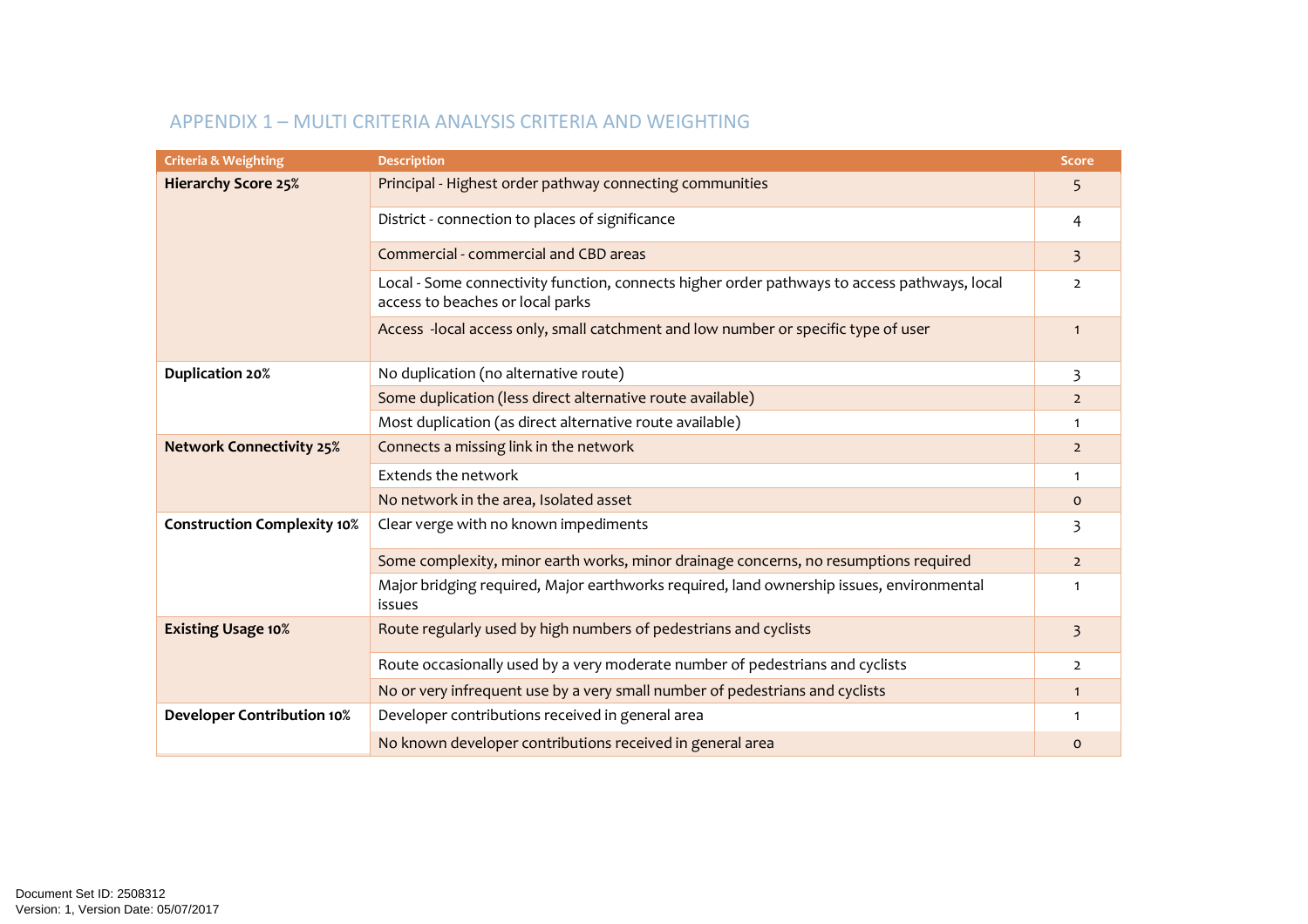|                                  |                                      |             |                 | Hierarchy<br>Score | <b>Duplication</b>      | <b>Network</b><br>Connectivity | Construction<br>Complexity/Cost | Existing<br>Usage       | Developer<br>Contribution |                               |
|----------------------------------|--------------------------------------|-------------|-----------------|--------------------|-------------------------|--------------------------------|---------------------------------|-------------------------|---------------------------|-------------------------------|
| Footpath name                    | Locality                             | Length<br>m | Hierarchy       | 25%                | 20%                     | 25%                            | $10\%$                          | 10%                     | 10%                       | Weighted<br>Priority<br>Score |
| Seaview Street                   | Mission Beach                        | 201         | PRINCIPAL       | 5                  | $\overline{3}$          | $\overline{2}$                 | $\overline{\mathbf{3}}$         | $\overline{\mathbf{3}}$ | $\mathbf{1}$              | 3.05                          |
| Wongaling Beach Road             | Wongaling Beach                      | 1375        | PRINCIPAL       | 5                  | $\overline{2}$          | $\overline{2}$                 | $\overline{2}$                  | $\overline{\mathbf{3}}$ | $\mathbf{1}$              | 2.75                          |
| Tully Mission Beach Road         | Wongaling Beach                      | 943         | PRINCIPAL       | 5                  | $\overline{2}$          | $\overline{2}$                 | $\mathbf{1}$                    | $\overline{\mathbf{3}}$ | $\mathbf{1}$              | 2.65                          |
| Kennedy Esplanade                | South Mission<br>Beach               | 1445        | PRINCIPAL       | 5                  | $\overline{2}$          | $\mathbf{1}$                   | $\overline{2}$                  | $\overline{2}$          | $\mathbf{1}$              | 2.40                          |
| Banfield Parade/ Reid Road       | Wongaling Beach                      | 1947        | PRINCIPAL       | 5                  | $\overline{2}$          | $\mathbf{1}$                   | $\overline{2}$                  | $\overline{2}$          | $\mathbf{1}$              | 2.40                          |
| <b>Murray Street</b>             | Tully                                | 267         | <b>DISTRICT</b> | $\overline{4}$     | 3                       | $\mathbf{1}$                   | $\mathbf{2}$                    | 3                       | $\mathbf 0$               | 2.35                          |
| Paul Street                      | Cullinane                            | 492         | <b>DISTRICT</b> | $\overline{4}$     | 3                       | $\mathbf{1}$                   | $\overline{2}$                  | $\overline{2}$          | $\mathbf{1}$              | 2.35                          |
| McGowan Drive                    | Innisfail                            | 256         | <b>DISTRICT</b> | 5                  | $\mathbf{1}$            | $\overline{2}$                 | $\mathbf{1}$                    | 3                       | $\mathbf 0$               | 2.35                          |
| Bruce Highway to Clifford        | Goondi                               | 775         | PRINCIPAL       | 5                  | $\overline{\mathbf{3}}$ | $\mathbf{1}$                   | $\mathbf{1}$                    | $\mathbf{1}$            | $\mathbf 0$               | 2.30                          |
| Goondi Oval                      | Goondi                               | 229         | PRINCIPAL       | 5                  | $\overline{2}$          | $\mathbf{1}$                   | $\overline{2}$                  | $\overline{2}$          | $\mathbf 0$               | 2.30                          |
| Reynolds Road                    | Innisfail Estate                     | 395         | <b>DISTRICT</b> | $\overline{4}$     | $\overline{2}$          | $\overline{2}$                 | $\overline{2}$                  | $\mathbf{1}$            | $\mathbf{1}$              | 2.30                          |
| <b>Bryant Street</b>             | Tully                                | 687         | PRINCIPAL       | 4                  | 3                       | $\mathbf{1}$                   | $\overline{2}$                  | $\overline{2}$          | $\Omega$                  | 2.25                          |
| Fitzgerald Esplanade             | Innisfail                            | 268         | <b>DISTRICT</b> | 4                  | 3                       | $\mathbf{1}$                   | $\mathbf{1}$                    | $\overline{2}$          | $\mathbf{1}$              | 2.25                          |
| The Corso                        | East Innisfail                       | 340         | <b>DISTRICT</b> | 4                  | 3                       | $\mathbf{1}$                   | $\mathbf{1}$                    | 3                       | O                         | 2.25                          |
| Flying Fish Point Road           | Innisfail Estate                     | 309         | <b>DISTRICT</b> | 4                  | 3                       | $\mathbf{1}$                   | $\overline{2}$                  | $\mathbf{1}$            | 0                         | 2.15                          |
| Aluart Road                      | Innisfail Estate                     | 647         | <b>DISTRICT</b> | $\overline{4}$     | $\mathbf{2}$            | $\mathbf 2$                    | $\mathbf 2$                     | $\mathsf{o}$            | $\mathbf{o}$              | 2.10                          |
| Driver reviver                   | Belvedere                            | 90          | <b>DISTRICT</b> | $\overline{4}$     | 3                       | $\mathbf{1}$                   | $\mathbf{1}$                    | $\mathbf{1}$            | O                         | 2.05                          |
| McGowan Drive/Bruce<br>Highway   | Innisfail                            | 444         | <b>DISTRICT</b> | 4                  | $\mathbf{1}$            | $\overline{2}$                 | $\mathbf{1}$                    | $\overline{2}$          | O                         | 2.00                          |
| South Mission Beach Bike<br>Club | <b>SOUTH MISSION</b><br><b>BEACH</b> | 834         | PRINCIPAL       | 4                  | $\overline{2}$          | $\mathbf{1}$                   | $\overline{2}$                  | $\mathbf{1}$            | $\mathbf 0$               | 1.95                          |

# APPENDIX 2 – PRELIMINARY PRIORITISATION RESULTS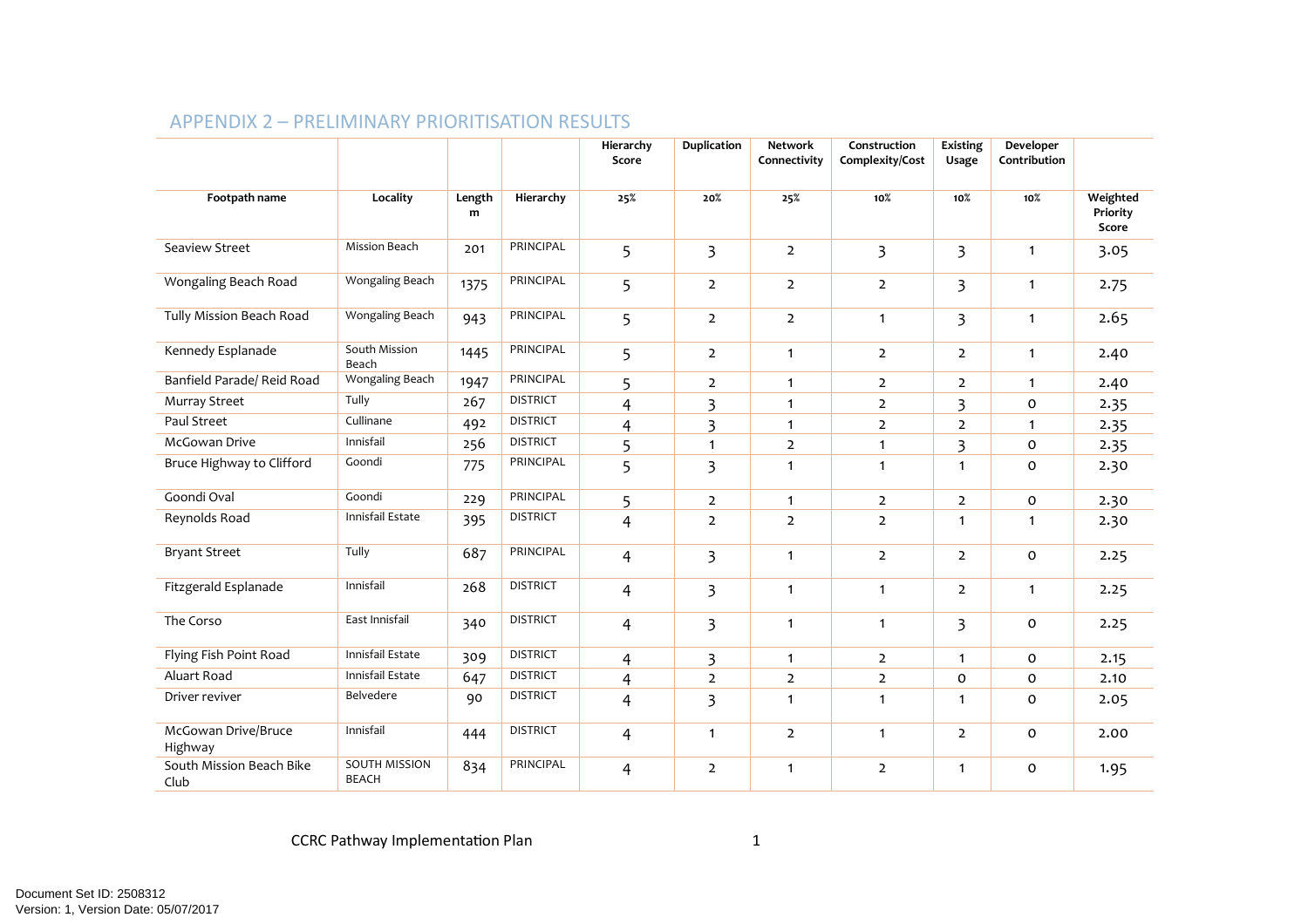# APPENDIX 3 – WORKSHOP OUTOCOMES

| <b>Priority</b>                       | Pathway                                 | <b>Workshop Commentary</b>                                                                                                                  | <b>Map Reference</b>   |
|---------------------------------------|-----------------------------------------|---------------------------------------------------------------------------------------------------------------------------------------------|------------------------|
| <b>Immediate</b>                      | <b>Seaview Street</b>                   | Provides key link between existing pathway on Seaview St and Ulysses Track. High                                                            | <b>Mission Beaches</b> |
| <b>Priorities</b>                     |                                         | tourism use                                                                                                                                 |                        |
|                                       | <b>Murray Street</b>                    | High use and constrained site. Priority project for Tully township.                                                                         | Tully                  |
|                                       | <b>Wongaling Beach Road</b>             | Provides improved connection to beach and backpackers. Also improves connective to                                                          | <b>Mission Beaches</b> |
|                                       |                                         | Tully Mission Beach Road path via Sanctuary Crescent.                                                                                       |                        |
|                                       | Goondi Oval                             | Connection important for School and areas of Goondi and Hudson.                                                                             | Innisfail              |
| Secondary<br><b>Priorities</b>        | <b>Tully Mission Beach</b><br>Road      | Alternative access via Sanctuary Crescent currently available. Challenging topography and<br>vegetation.                                    | <b>Mission Beaches</b> |
|                                       | McGowan Drive                           | Challenging geotechnical and riverine issues will required detailed planning.                                                               | Innisfail              |
|                                       | Bruce Highway to                        | While connectivity is recognised current users are predominantly using vehicular                                                            | Innisfail              |
|                                       | Clifford                                | transport or existing roadside verges.                                                                                                      |                        |
|                                       | Reynolds Road                           | To be further considered when development in Innisfail Estate occurs                                                                        | Innisfail              |
|                                       | <b>Fitzgerald Esplanade</b>             | Existing verges and parkland considered fit for use at this time.                                                                           | Innisfail              |
|                                       | The Corso                               | To be considered alongside traffic management arrangements to enhance<br>constructability potential.                                        | Innisfail              |
|                                       | <b>Aluart Road</b>                      | To be further considered when development in Innisfail Estate occurs                                                                        | Innisfail              |
|                                       | McGowan Drive/Bruce<br>Highway          | To be considered alongside strategic review of caravan parks and riverside parkland.                                                        | Innisfail              |
|                                       | South Mission Beach<br><b>Bike Club</b> | Existing access to/from Frogs Hollow considered fit for predominant user group<br>(mountain bikes)                                          | <b>Mission Beaches</b> |
| <b>Long Term</b><br><b>Priorities</b> | Kennedy Esplanade                       | Beach considered as the primary access for users. Limited road and verge area and<br>drainage will make pathway construction challenging.   | <b>Mission Beaches</b> |
|                                       | <b>Banfield Parade/ Reid</b><br>Road    | Reid Road has wide area for on road cycling and flat verges for off road access. Access to<br>beach is also provided.                       | <b>Mission Beaches</b> |
|                                       | <b>Paul Street</b>                      | Existing verges and parkland considered fit for use at this time.                                                                           | Innisfail              |
|                                       | <b>Bryant Street</b>                    | To be further considered when development in to the north of Tully occurs. Route also to<br>be considered depending on where growth occurs. | Tully                  |
|                                       | <b>Flying Fish Point Road</b>           | To be further considered when development in Innisfail Estate occurs                                                                        | Innisfail              |
|                                       | <b>Fred Drew Park</b><br>Connection     | Limited benefit envisaged at this time. TMR corridor and priorities for road works need<br>future consideration.                            | Innisfail              |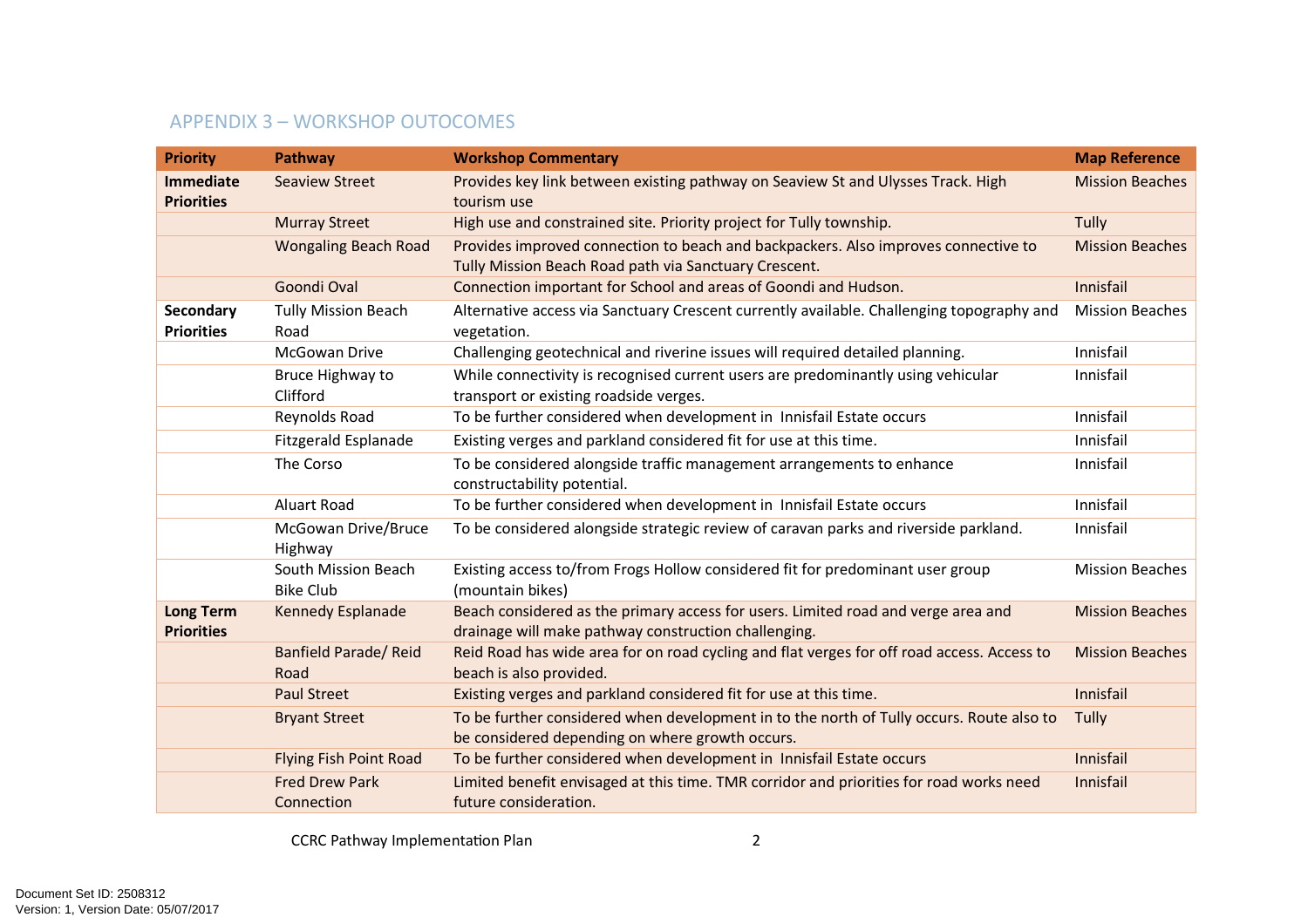# APPENDIX 4 – NETWORK MAPS

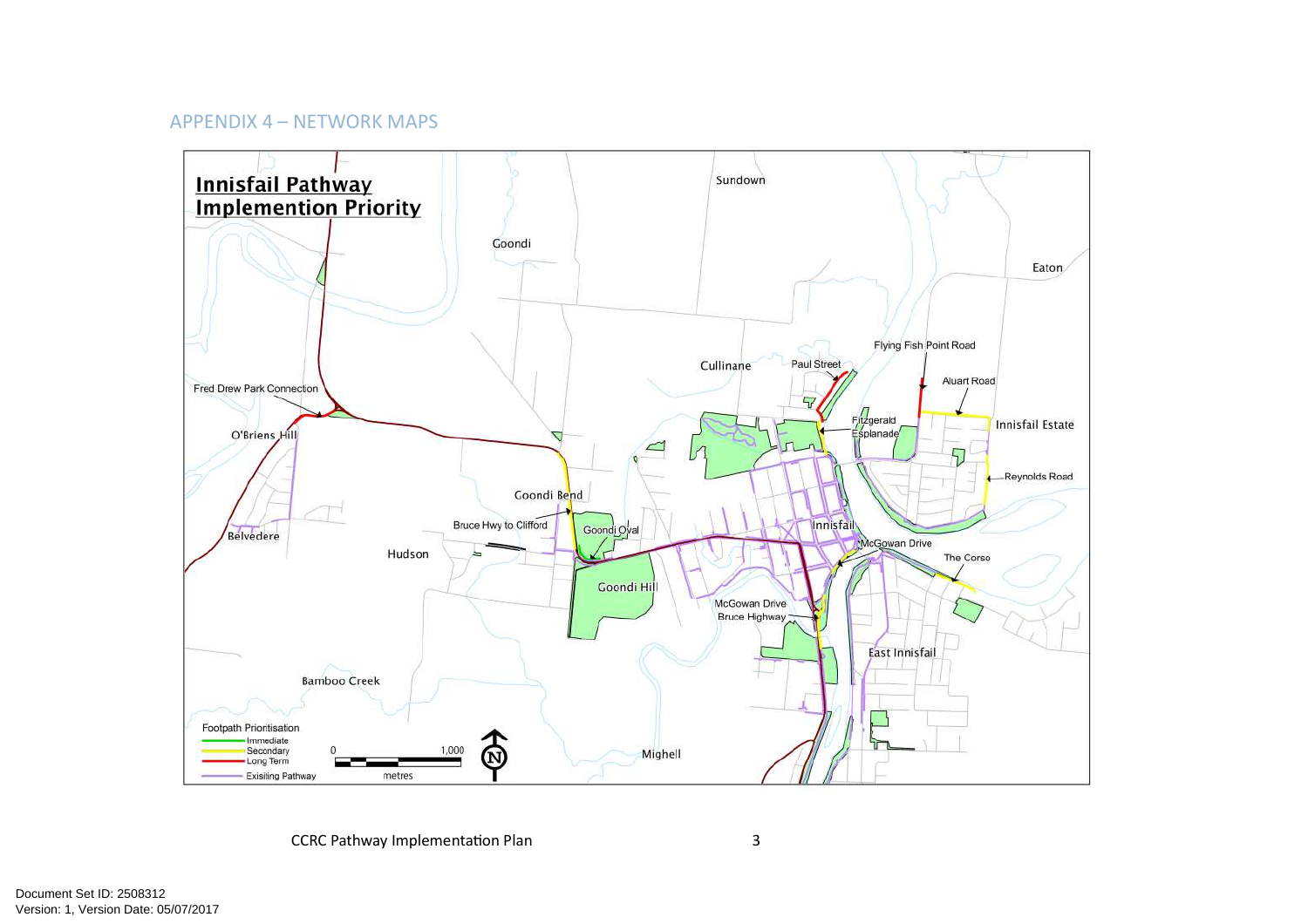